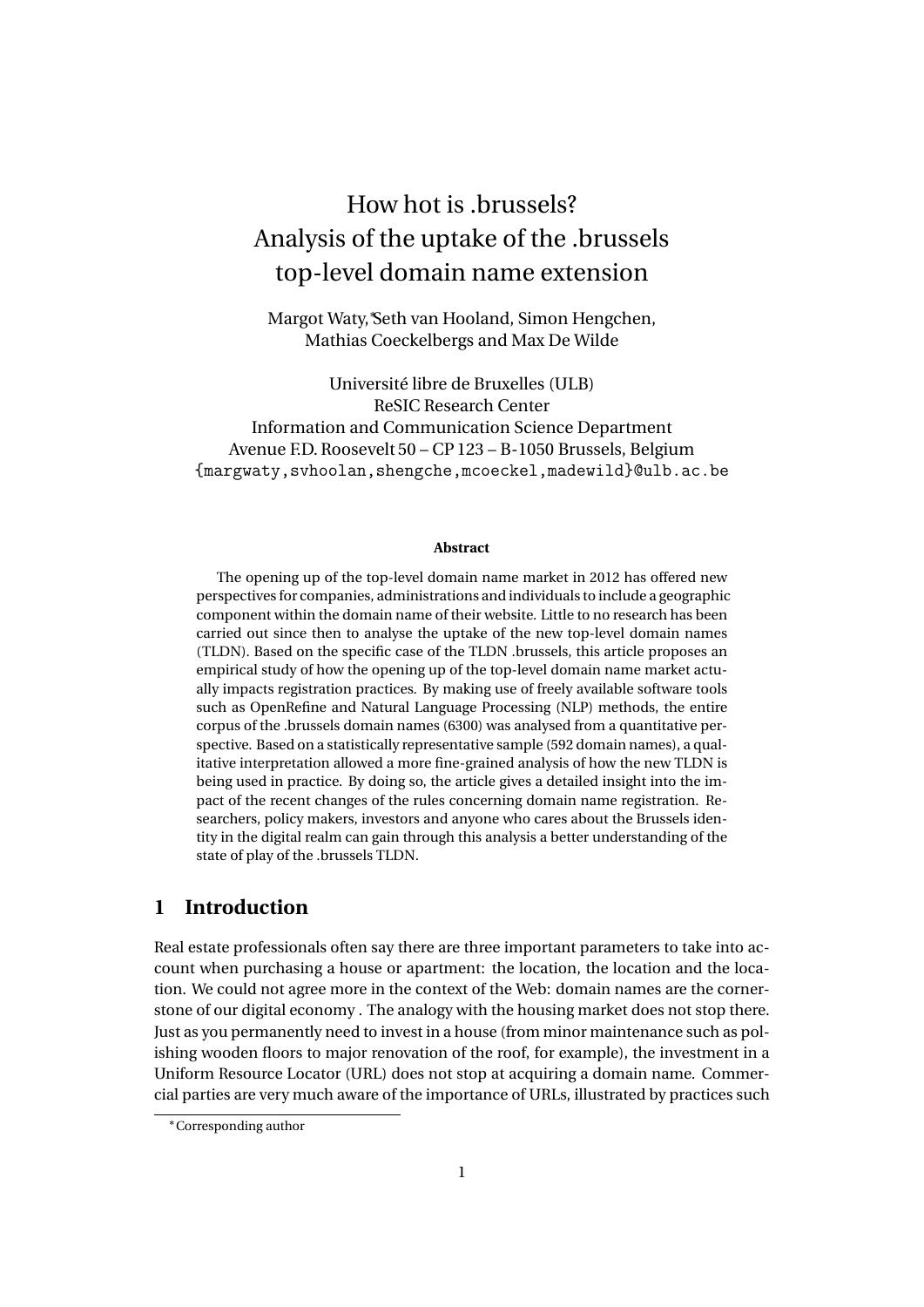as the domain name after market where URLs are bought and sold by commercial parties. The gradual evolution to a more structured and Semantic Web, combined with the Internet of Things, will only emphasise the importance of stable and meaningful domain names [van Hooland and Verborgh](#page-14-0) [\(2014\)](#page-14-0).

This article proposes an in-depth study of URLs with the TLDN .brussels. Why is the particular case of .brussels interesting to analyse? Compared to many of the other newly created TLDN, such as .music or .photography, the range of usage is potentially a lot more diverse. Even when compared with other geographic TLDN which reflect city names, such as .gent for example, the eight letter term "Brussels" is being used in a large variety of contexts. The disambiguation page on Wikipedia gives us an overview of the different meanings: $<sup>1</sup>$  $<sup>1</sup>$  $<sup>1</sup>$ </sup>

- the city of Brussels
- the region of Brussels
- the capital of Belgium, the Flemish and the French Community
- the metonym for the different institutions of the European Union (EU) and the European Commission (EC) more in particular
- five different cities spread out over Canada and the United States

This ambiguity is put into light in the context of Linked Open Data (LOD) [De Wilde](#page-13-0) [\(2015\)](#page-13-0). The resource for Brussels is well represented in LOD datasets. Its DB pedia page<sup>[2](#page-1-1)</sup> lists 128 equivalent resources in various knowledge bases, from Freebase to LinkedGeo-Data and to Global Administrative Areas (GADM). Among those, we can find two URLs from GeoNames: <http://sws.geonames.org/2800866/> and [http://sws.geonames.](http://sws.geonames.org/2800867/) [org/2800867/](http://sws.geonames.org/2800867/). The former corresponds to Brussels as the capital of a political entity and the latter to Brussels Capital as a first-order administrative division. The first has a population of 1 019 022, the second of 1 830 000. So how can these two URLs *actually refer to the same thing*?

The April 2016 terror attacks and Donald Trump's "[Brussels] is like living in a hell-hole"<sup>[3](#page-1-2)</sup> quote also demonstrate how rapidly the semantics associated to a term can result in very different concepts. [Frege](#page-13-1) [\(1960,](#page-13-1) p. 60) draws a distinction between the idea, the sense, and the reference of an object:

The reference of a proper name is the object itself which we designate by its means; the idea, which we have in that case, is wholly subjective; in between lies the sense, which is indeed no longer subjective like the idea, but is yet not the object itself.

Even when the reference of Brussels is agreed upon (e.g. the capital city and not the European institutions), the idea Trump has of Brussels is wildly different of that of the average city dweller. The sense put into the concept of Brussels can therefore vary

<span id="page-1-0"></span><sup>1</sup>[https://en.wikipedia.org/wiki/Brussels\\_\(disambiguation\)](https://en.wikipedia.org/wiki/Brussels_(disambiguation))

<span id="page-1-2"></span><span id="page-1-1"></span><sup>2</sup><http://dbpedia.org/page/Brussels>

<sup>3</sup>As reported by [Business Insider:](http://uk.businessinsider.com/donald-trump-brussels-muslim-ban-hellhole-2016-1) "You go to Brussels – I was in Brussels a long time ago, 20 years ago, so beautiful, everything is so beautiful – it's like living in a hellhole right now". The day after these comments, a citizen reacted by launching <http://hellhole.brussels> to counter attack.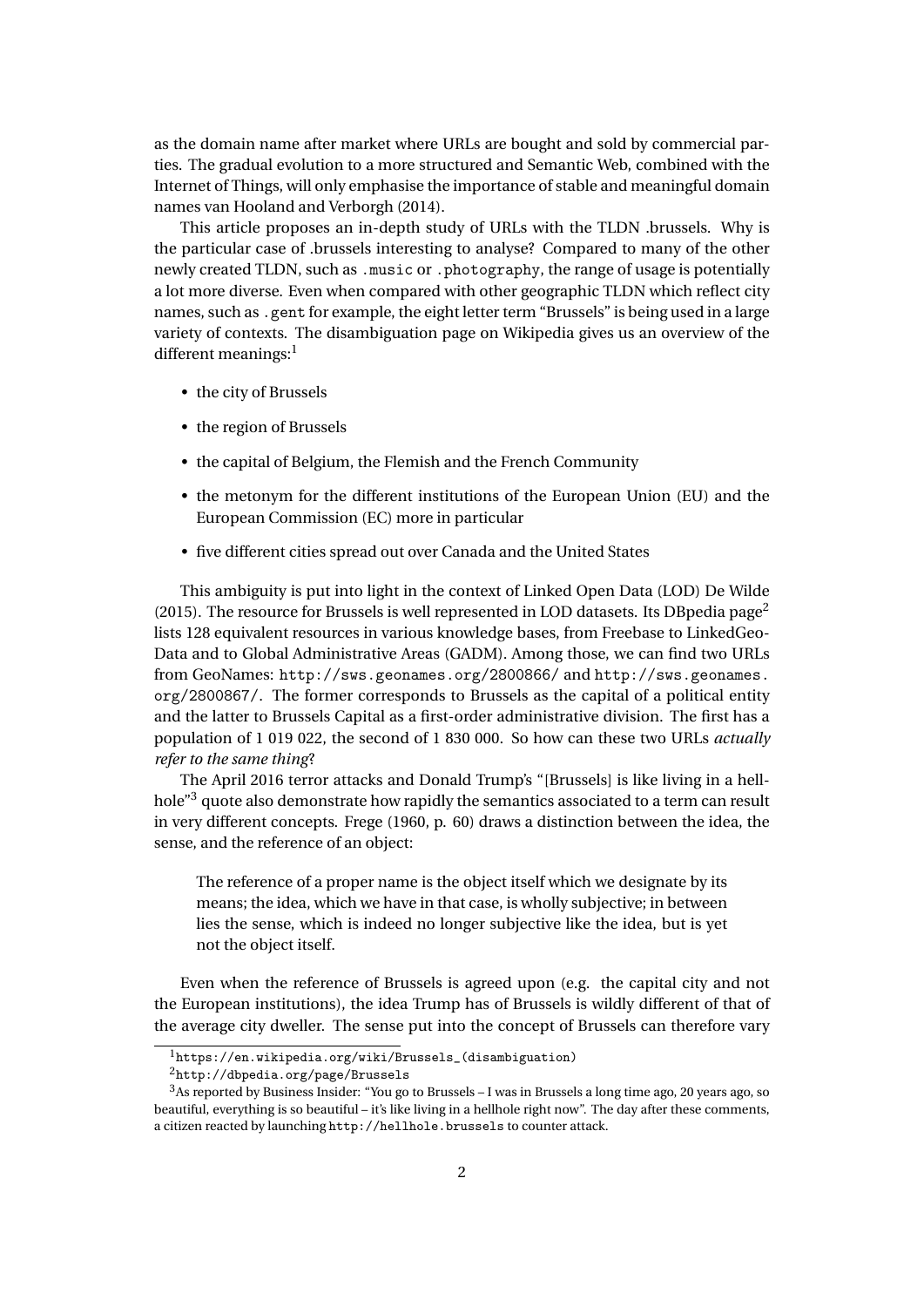#### http://www.brusselsstudies.be/en/receive-our-newsletter

Communication Server's address Protocol (domain names)

<span id="page-2-0"></span>Resource directory or Name of the resource



quite radically, allowing for a whole scale of interpretations. We hope that these examples demonstrate the richness but also the complexity of the particular .brussels TLDN across its potential uses.

After a short introduction to the intriguing world of domain name registration, the article will introduce the case-study and detail which methods have been used to perform both the quantitative and qualitative analyses. The article ends with a discussion of the results.

# **2 A rough guide to the domain name market place**

#### **2.1 Role of the Domain Name System (DNS)**

To better understand the role of the DNS on the Internet and the impact that domain names have on the image that we build online, a slight detour to its foundations can be useful. The core principle of the Internet is to offer a consistent and standardised platform so that different entities can quickly and easily communicate with each other, and share some data. To find something online, you need to be able to identify and locate the wished information. To do so, you will need common communication procedures like the use of a common language. Identification, location and language can take various forms depending on the context in which they fit. On the Web, the vectors of these three principles that allow anyone to find anything they want online, are the URLs.

Let's take a closer look to the information contained in a URL with the use of an example as showed in Figure [1.](#page-2-0) First, we notice the common communication protocol used on the Web, the http protocol that allows the different components of the networks involved to understand each other by using the same "language". Then, we distinguish the domain name <www.brusselsstudies.be> corresponding to the IP address of the wished resource and allowing to locate it on the networks. An IP address is a series of num- $\mathrm{bers}^4$  $\mathrm{bers}^4$  acting as unique identifiers and assigned to each entity connected to the Internet. Finally, we notice the resource directory and/or the resource name itself.

Most of the time we will only retain the part containing the domain names because they are easy to remember and because the web navigators have made it possible to access whatever we want by their simple use. Originally, domain names had no intention to be used by end users, but their semantic value has made them real standards online when the Web came up and opened the Internet to commerce in the early 1990s. Why should we use the Domain Name System? By employing the DNS as top-level directory, URLs exploited the global connectivity offered by that system on the Internet [\(Mueller,](#page-13-2)

<span id="page-2-1"></span><sup>4</sup>Or, in the case of the most recent version of the Internet Protocol (IP), IPv6, a series of numbers and letters.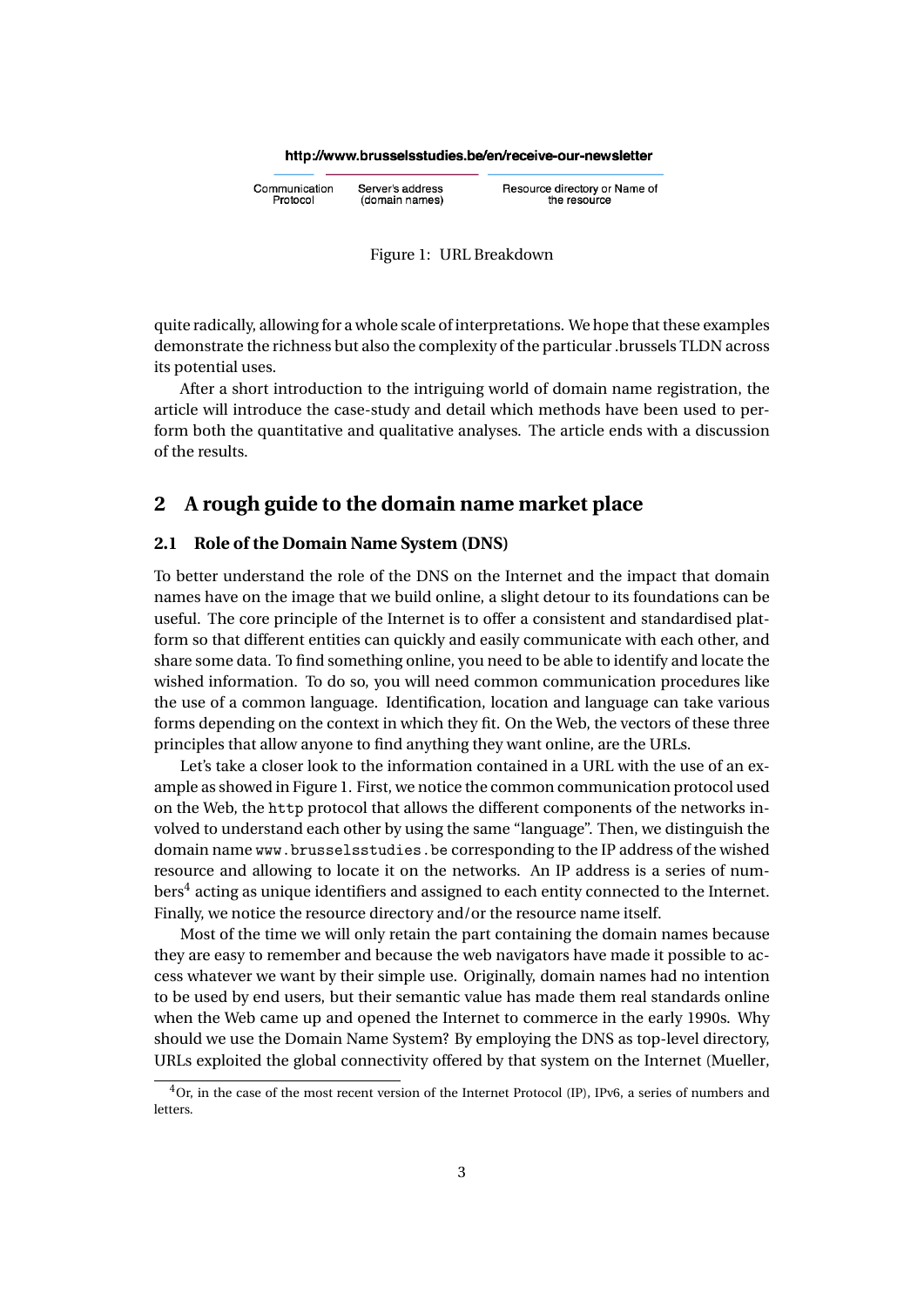[2004,](#page-13-2) p.107). Indeed, the DNS was introduced at the beginning of 1980 in order to simplify the use and the management of IP adresses. As we have just seen, an IP address is a series of numbers acting as unique identifier on the Internet.

## **2.2 From IP addresses to Domain Name System (DNS)**

Like the Internet on the one hand uses the TCP/IP protocols to communicate and has its unique identifiers, namely Internet Protocol addresses (or IP addresses), the Web on the other hand uses the http protocol to interact and URLs to identify and locate documents or other resources online. As we know, the Web of Tim Berners-Lee is an application that makes use of the exchange structure that offers the Internet and was built on top of it. When the first networks were developed in the 1960s by the Advanced Research Projects Institute (ARPA), the different entities composing these networks had to be identified so they could find each other easily in order to communicate. In the beginning there were few hosts on the networks which made the identification process and the attribution of IP addresses easy. After a while, it was decided to associate names to these addresses composed of numbers for two reasons. First, names serve as mnemonic tools. It is clear that you will rather remember <www.google.com> than its corresponding IP address <74.125.195.94>. Second, the attribution of names makes it easier to modify the addresses. When you change an address you don't need to communicate about it because its corresponding name remains the same [\(Weinberg,](#page-14-1) [2000,](#page-14-1) p.195).

At the time, it was a Network Information Center that used to maintain a text file (e.g. host.txt), composed of translation tables of the IP addresses and their corresponding names. This translation task was simplified with the emerging of name servers on the different networks. In fact, these name servers are in charge to translate the numeric IP addresses into the corresponding human-readable names and vice versa. When a host is looking for some information, they will be able to find the resource by simply querying a name server on the network. If the name server doesn't have the searched information, it will request another name server and so on until the querying can be answered.

Over time, the increase in size of the networks and the growing number of hosts engendered three problems regarding organization, flexibility and management of the names and their corresponding IP addresses. There was a need to structure the expanding number of data, to divide their administration on more servers in order to decrease the weight of downloads and finally to delegate the administration of the name servers due to the growing complexity of their management.

This is how in 1983 scientists of the Information Science Institute of the University of Southern California, including Jon Postel and Paul Mockapetris, designed the Domain Name System (DNS). The DNS is an optimized implementation of the concept of name server on the Internet, based on a hierarchical structure of different "zones" corresponding to different portion of the "namespace" [\(Aitchison,](#page-13-3) [2011,](#page-13-3) p.4).

The first zone on the top of the hierarchy of the DNS is called the root zone, as showed on top of Figure [2.](#page-4-0) It is represented by a point, often referred as the "silent dot" (because we usually don't refer it). This first zone is followed by a second zone which contains the Top-Level Domains (TLD). These Top Level-Domain names are divided in two groups: generic Top Level Domains or gTLDs (the first gTLD were .com, .org, .int, .edu, .mil, .gov, .net and .arpa) and the country code Top-Level Domains or ccTLDs (like .be, .fr, .us, .jp, etc.). The first group originally designates broader categories or groupings like the .edu refers to educative activities and the .com to commercial ones. In the second group,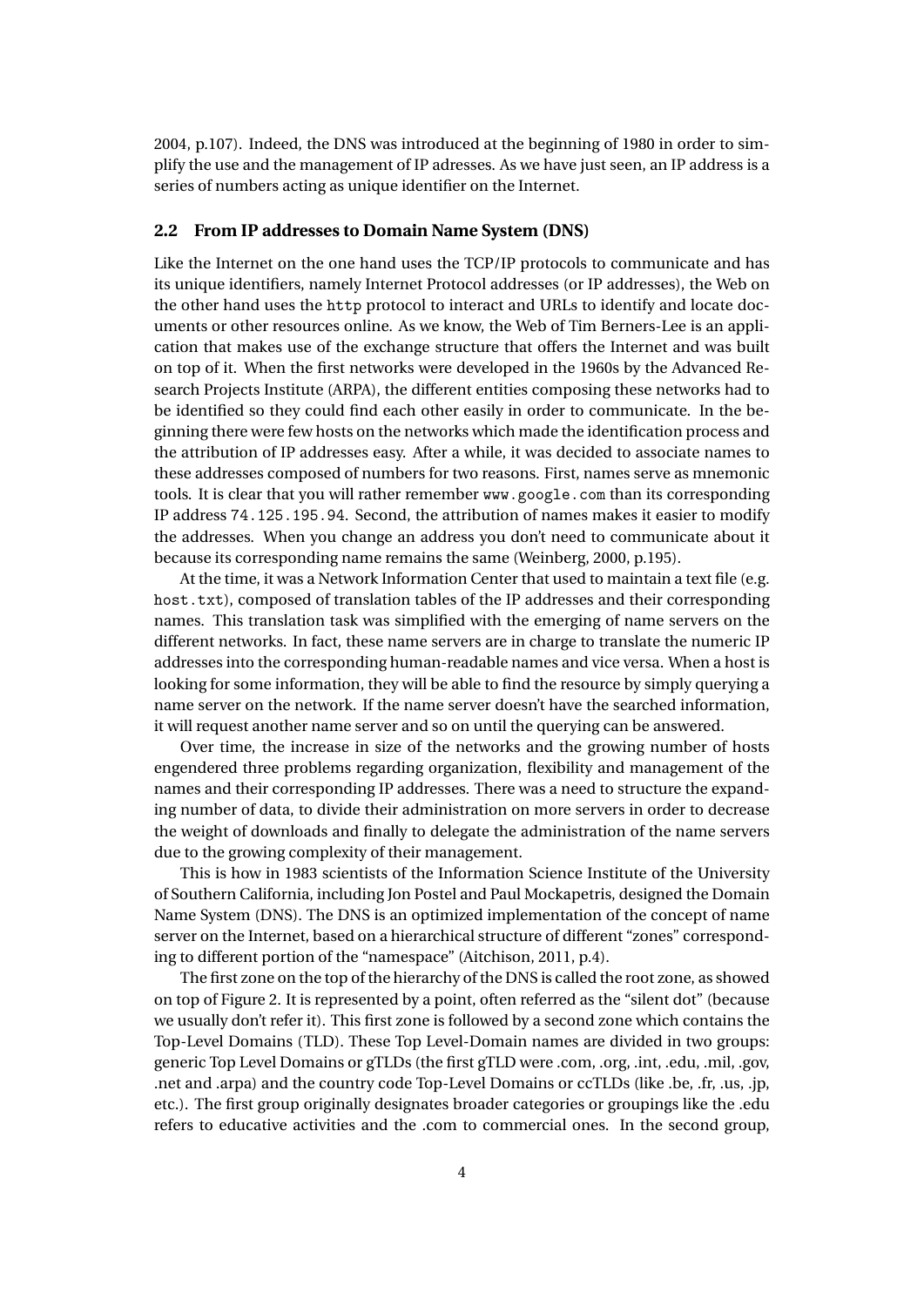

<span id="page-4-0"></span>Figure 2: DNS Hierarchy

which is based on geographical boundaries, we find two-letter codes for every country in the world. The second zone is followed by a third one consisting of Second Level Domains (SLD) and so on. If Top-Level Domains are restricted to a certain amount, the choice of second level domains is limitless. Each combination though is unique and has an exclusive semantic value. Hence, their craving!

#### **2.3 Who is in charge?**

The authority in charge of the root zone supervises which Top-Level Domains are visible in the namespace. In fact, each "name" is assigned to an authority which may in turn delegate the authority of lower entities (names) to hers. This means that the entity in charge of the root zone controls the whole system.

In the beginning it was Jon Postel, under contract with the US government, who was responsible of the root. The whole administration of the DNS was gathered under the Internet Assigned Names and Number Authority (IANA). The ccTLD where administered to the corresponding countries and the gTLD to a few organizations ("registries").

Mid 1990, several concerns forced Jon Postel and the US government to rethink the DNS policy. First, the authority of the IANA was based on one person. But if something happened to Jon Postel, who would take up the governance of the DNS? Second, the emergence of competing entrepreneurs wanting to create alternative namespaces with new Top-Level Domains and independent registries were threatening to fragment the whole system [\(Klein,](#page-13-4) [2002,](#page-13-4) p.201). The idea was to reorganize the IANA in a private entity, well-founded, and representative of the whole Internet community.

After a few months of negotiations and adjustments, the American government presented in 1998 the White Paper, birth certificate of the Internet Corporation for Assigned Names and Numbers (ICANN). The DNS is controlled by the ICANN ever since.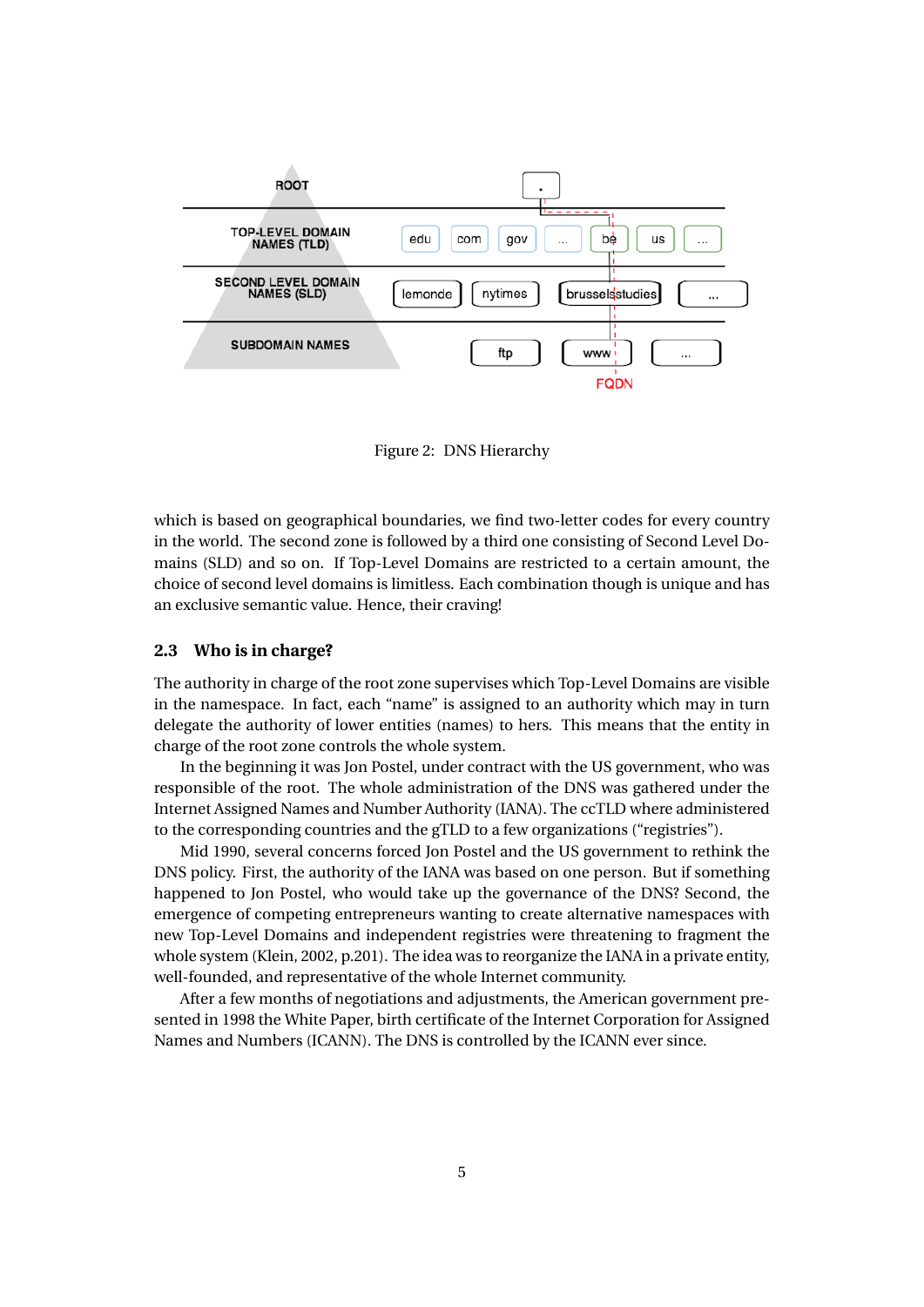#### **2.4 The new generic Top-Level Domains**

There has always been some discussions about how and when new Top Level Domains would be added to the Domain Name System. Since the arrival of the Web in the mid 1990s, the DNS has encountered some changes and endowed a kind of economic value [\(Mueller,](#page-13-2) [2004,](#page-13-2) p.105). Using them as the top-level directory for the URLs, domain names went from referring network resources to referring content resources. They became real benchmarks online.

Until 2012, the system counted only 22 gTLDs : .com, .arpa, .net, .org, .info, .biz, .mobi, .tel, .name, .asia, .pro, .cat, .jobs, .travel, .gov, .coop, .edu, .aero, .museum, .int, .mil and .xxx. Since the eight original ones, the ICANN added a few more but remained very strict in the choice of those, although we already can distinguish some geographical ones as well as some referring to more specific businesses.

We had to wait 14 years before ICANN decided to open the system to a massive application period. Through a 185.000\$ application fee everyone has the possibility to apply for a Top-Level Domain. The 13th of June 2012, the ICANN announced the entry of 1930 requests. This number was much higher then expected. Even if the business was quite discreet on the expected results, they never thought it would encounter such a success.[\(Crédou,](#page-13-5) [2016\)](#page-13-5) On the 1930 applications, more than 751 different candidates were involved. The most popular requests where for the .app, .home, .inc and the .art. When a TLDN is coveted by candidates with equal legitimacy two options are offered: or they settle the dispute internal, or an auction is organized and the extension will go to the highest bidder [\(Nazzaro,](#page-14-2) [2014,](#page-14-2) p.39-40). Four years later, the applications are still processed and new Top Level Domains continue to enter the namespace. The applications came from all over the world: 911 from North America, 675 from Europe, 303 from Asia-Pacific, 24 from Latin America and the Caribbean and 17 from Africa [\(ICANN,](#page-13-6) [2012\)](#page-13-6).

Belgium also took part of this huge revolution through the addition of three new geographic Top-Level Domains : .brussels, .vlaanderen and .gent. The first two TLDs were registered by the registry DNSBelgium (also administering the .be) and the last one was acquired by the registry Combell and the city of Gent. Let us now proceed with a detailed analysis of the uptake of the .brussels TLDN.

## **3 Case study: the uptake of the .brussels top-level domain name**

## **3.1 Background of the introduction of .brussels**

The story of .brussels started in 2011 when DNS Belgium announced to the three belgian regions (Flemish, Walloons and Brussels Capital) and the german speaking Community, the opportunity to apply for new Top-Level Domains .

The flemish and the brussels governments went along with the project and made a tender to find a partner who could handle the acquisition process at ICANN and the technical maintenance of the new Top-Level Domains. The non-profit organization, DNS Belgium, got the two of them and entered an application for the .brussels and .vlaanderen in 2012.

To apply for a new gTLD you had to be an established corporation, organization or institution, pay an evaluation fee of US\$ 185,000 and fulfill the rules of the ICANN's applicant Guidebook. Once the application period was closed, ICANN started the evaluation process. The order of assessment was based on the principle of a lottery. Each candidate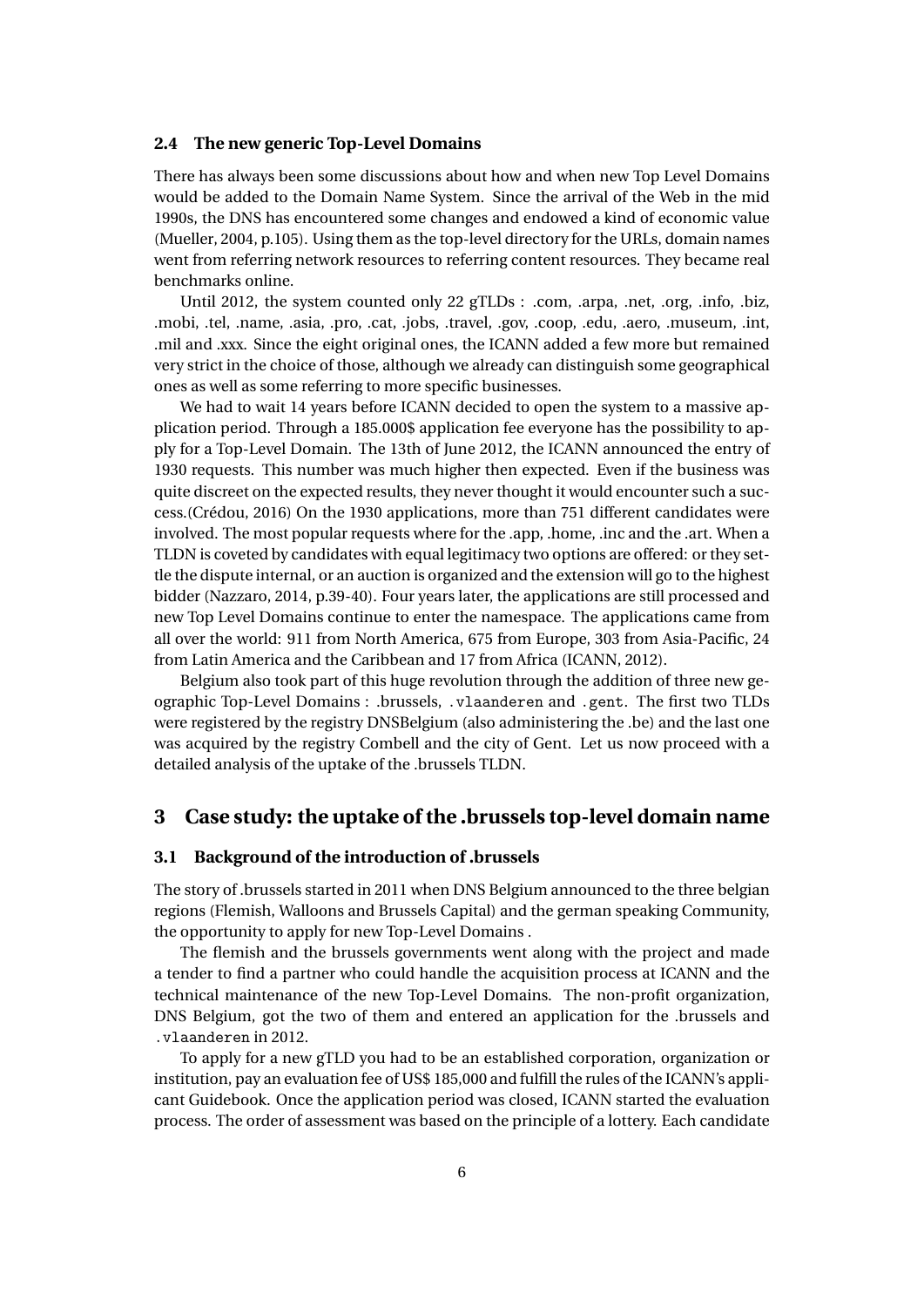had to pick up a passage number. DNS Belgium was quite lucky in its picking and the two extensions were released in June 2014. Where DNS Belgium administer the technical maintenance of the .brussels, it is the city of Brussels who does all the marketing promotion around it. The wordplay be.brussels is now fully part of the city's communication and marketing strategy.

#### **3.2 Harvesting of the research data**

In order to analyse the uptake and usage of the .brussels TLDN, we acquired the full list of all .brussels domains registered until the beginning of March 2016. We requested the data through the Centralized Zone Data Service (CZDS) of ICANN at the end of February. The registry dnsbelgium approved the request on the third of March and released us the entire zone file of its own .brussels extension. This list, containing 7258 lines, was given to us in an \*.txt file.

Some particularities and data quality issues were present in the file. After a quick look at the file, we noticed that certain domain names did not make a lot of sense, such as for example 0037thqst4en3so3ahg8c83b6k5bsals.brussels. These apparent non-sensical URLs are used in the context of the DNSSEC protocol.[5](#page-6-0) We achieved most of the cleaning and data pre-processing using OpenRefine [\(Verborgh and De Wilde,](#page-14-3) [2013\)](#page-14-3)<sup>[6](#page-6-1)</sup>, an opensource data transformation tool, as will be described later in this section.

Both a quantitative and a qualitative approach were used to delve into the corpus and analyse its content. Whilst the quantitative analysis made use of the whole corpus, we resorted to the creation of a representative sample for the manual, qualitative study of the .brussels domain names.

#### **3.3 Quantitative approach applied upon the full research corpus**

Using OpenRefine, we have cleaned the corpus and exported a \*.txt file containing 5908 domain names, with one domain name per line.

#### **3.3.1 Percentage of redirections**

If the domain name as such is not being used, it is possible it is *redirected*. The intention behind verifying redirections is to determine whether .brussels domain names are widely used as main domain names, or if they are mostly used as a *defense mechanism* against domain squatters. In order to do just that, we used an existing script<sup>[7](#page-6-2)</sup> to test whether an URL is redirected or not. Originally, the script takes a \*.csv file as input, consisting of two columns : the first one contains the URL that is being tested, and the second one is the URL where the first one should be pointing. The script then checks and writes the results in two separate files, one where there is a redirection – an HTTP 301 status $^8$  $^8$  – and one where there is not. In our case, since we wanted to verify whether domain names were being redirected or used primarily, the two columns of the input file contained the same content. The results of the script is presented in table [1:](#page-7-0) out of the 5908 domain names tested, 22.7% were redirected. Nonetheless, those results should not be taken at

<span id="page-6-0"></span><sup>&</sup>lt;sup>5</sup>More information can be found on <https://ensiwiki.ensimag.fr>.

<span id="page-6-1"></span> $^6$ More information and guidance on  ${\tt http://freeyourmetadata.org}.$  ${\tt http://freeyourmetadata.org}.$  ${\tt http://freeyourmetadata.org}.$ 

<span id="page-6-2"></span> $\sqrt{7}$  Available at <https://github.com/djenvert/test301>

<span id="page-6-3"></span><sup>8</sup>https://httpstatuses.com/301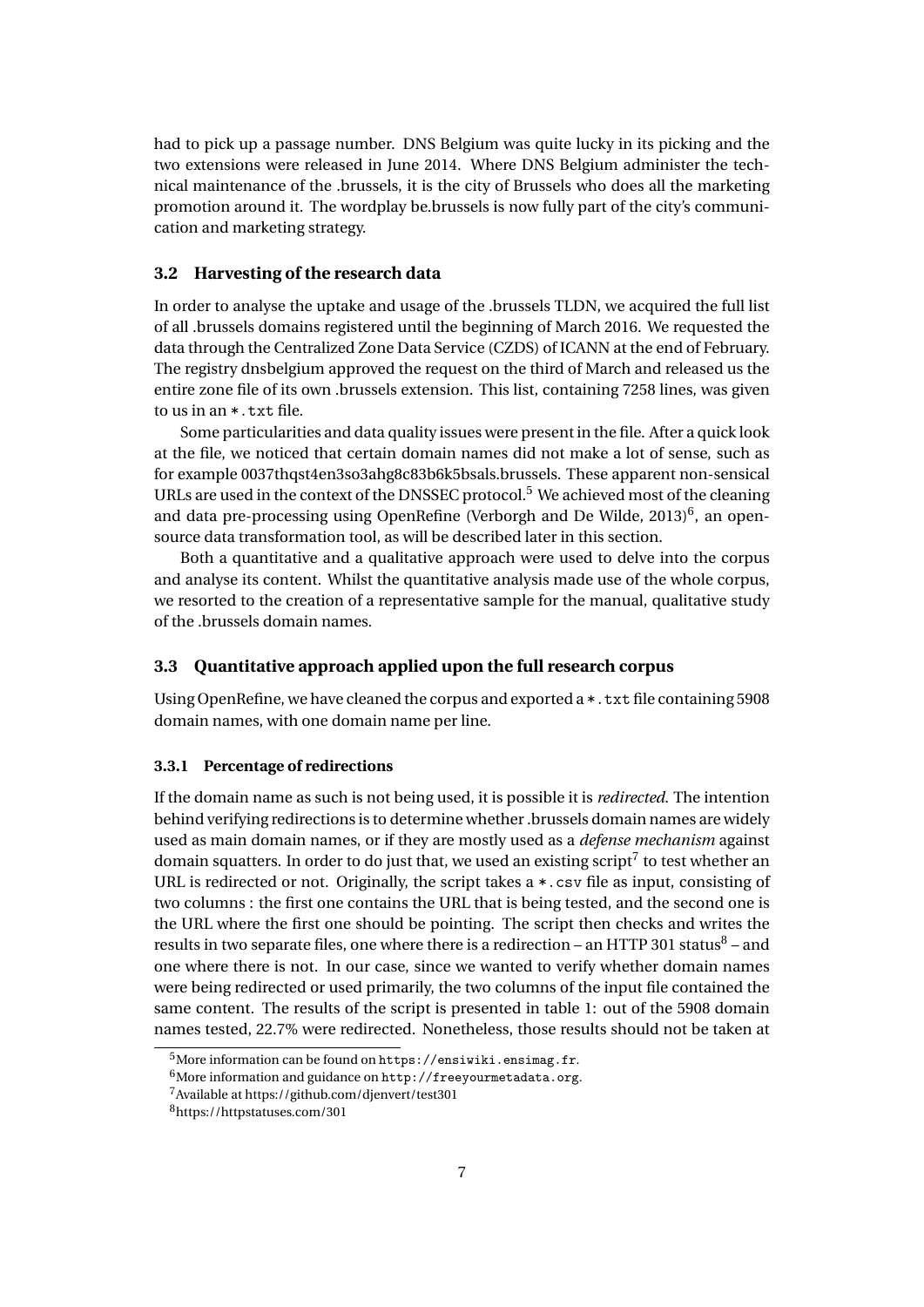face value: not being redirected does not necessarily mean the domain name is being used, as many of those non-redirects point to nothing  $(404^9)$  $(404^9)$  $(404^9)$  or to the confirmation that the domain name has been purchased – some registrars automatically create a page on newly-bought domain names attesting that the domain name is no longer available.

|                |      | HTTP 301 No HTTP 301 | Total |
|----------------|------|----------------------|-------|
| <b>Numbers</b> | 1338 | 4570                 | 5908  |
| %              | 22.7 | 77.3                 | 100   |

<span id="page-7-0"></span>Table 1: HTTP 301 vs No HTTP 301

## **3.3.2 Who owns .brussels domain names?**

Another interesting source of information about domain names is their owners. Do we see, as it is the case for real estate, conglomerates speculating on a range of domain names? In order to determine this, we used *WHOIS*, a protocol – as defined by Wikipedia – used to "[query] databases that store the registered users of assignees of an Internet resource, such as domain name,  $(...)^{n}$ <sup>[10](#page-7-2)</sup> For privacy and commercial reasons, most noncommercial tools and websites limit the number of queries a single user can make per day. We have found out that the limit for the .brussels TLD, using the latest Debian Jessie *WHOIS* client<sup>[11](#page-7-3)</sup>, was of 60 queries per day per IP. In order to bypass that limitation – for research, and not commercial purposes – and correctly query the data for our 5908 domain names, we split our original file into 99 60-domain name files and added the whois command to each line. The final files, that were launched from 99 separate IPs, bore the following structure:

```
whois -H 0800flowers.brussels
whois -H 10.brussels
whois -H 1000.brussels
whois -H 100masters.brussels
whois -H 100percentbrussel.brussels
```
The results of the WHOIS querying bore interesting results. It appears that the most common registrant is the CIRB-CIBG,  $12$  the branch of the Brussels government in charge of introducing new technologies, with a total of 1437 domain names. The domain names tend to be "public service"-oriented, and mostly are names of police zones, postal codes or names of municipalities or names of government branches. The second most represented registrant for the .brussels TLD is a private  $\text{compound}^{13}$  $\text{compound}^{13}$  $\text{compound}^{13}$  described on its website as "[being] currently interested in purchasing high quality generic domain names that do not infringe on anyone's intellectual property rights such as grants.com, robot.com, and earth.com", with 64 unique domain names. After those two, the list is composed by Belgian private citizens – one of them not being from Brussels – (54, 50 and 44 domain names, respectively), and then by the American multinational company, Apple, with 27

<span id="page-7-1"></span><sup>9</sup>https://httpstatuses.com/404

<span id="page-7-3"></span><span id="page-7-2"></span><sup>10</sup><https://en.wikipedia.org/wiki/WHOIS>

<sup>&</sup>lt;sup>11</sup>The package is present by default on any Debian installation, and is available at [https://packages.](https://packages.debian.org/source/jessie/whois) [debian.org/source/jessie/whois](https://packages.debian.org/source/jessie/whois).

<span id="page-7-4"></span><sup>12</sup><http://cirb.brussels/>

<span id="page-7-5"></span> $13$ The authors have decided not to disclose the name of the company.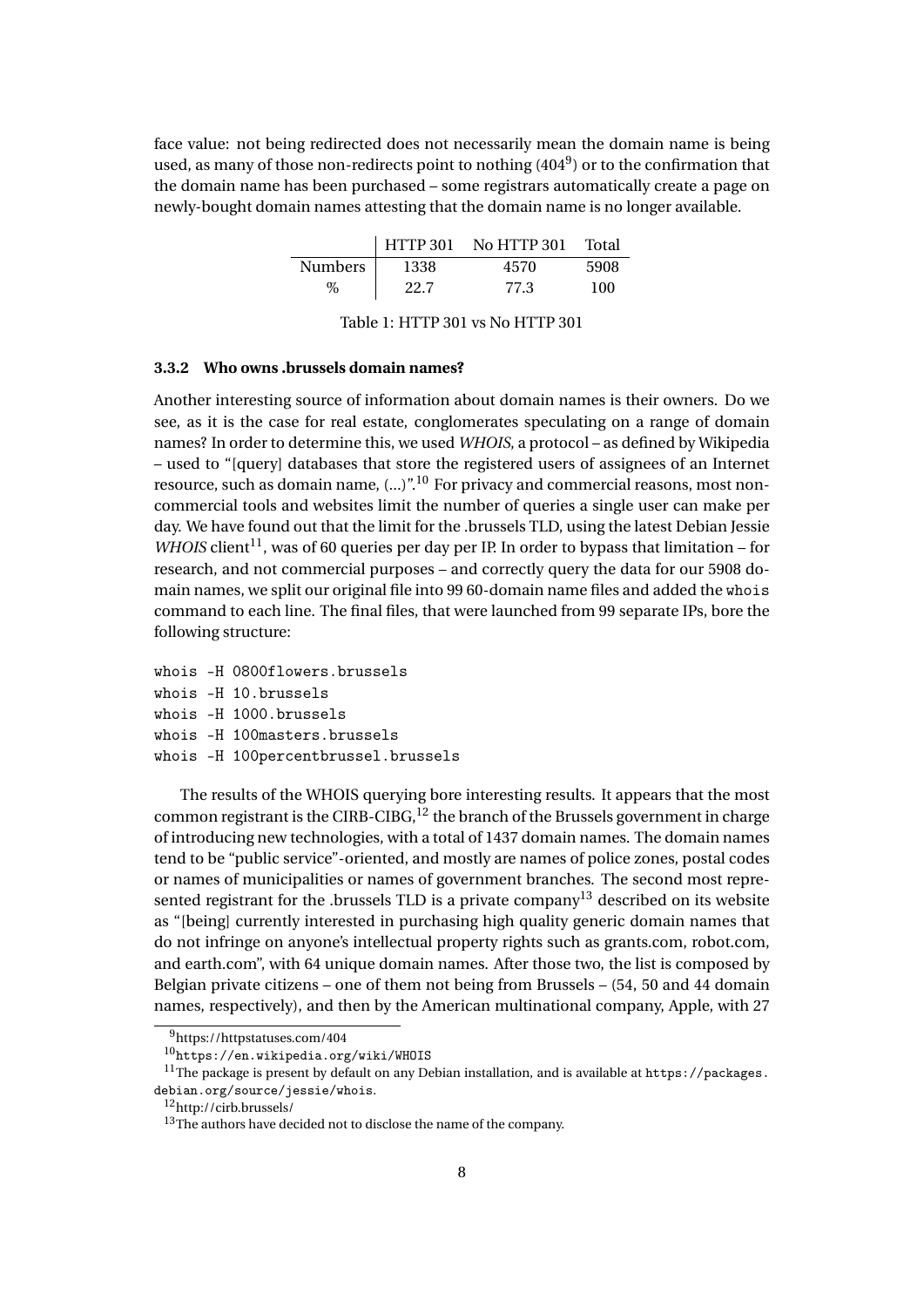domain names. In total, there are 1877 unique registrants. If we remove the 1437 domain names of the CIRB-CIBG, it appears that the average number of domain names per registrant is of 1.76. This relatively low number seems to indicate that .brussels is not really the victim of large consortium purchasing all domain names.

## <span id="page-8-0"></span>**3.3.3 Wherefrom are .brussels domain name owners?**

With the personal information available in the *whois* databases, it is also possible to determine the origin of the registrants. A breakdown of this data per country of origin is available in table [3.3.3.](#page-8-0)

| country of registrant number |      | country of registrant number |                |
|------------------------------|------|------------------------------|----------------|
| BE                           | 4200 | DK                           | 4              |
| <b>US</b>                    | 151  | AE                           | 3              |
| NL                           | 92   | IE                           | 3              |
| DE                           | 84   | <b>CY</b>                    | $\overline{2}$ |
| FR                           | 56   | N <sub>O</sub>               | $\overline{2}$ |
| GB                           | 48   | VG                           | $\overline{c}$ |
| СH                           | 16   | ZA                           | 1              |
| LU                           | 14   | HU                           | 1              |
| <b>CA</b>                    | 13   | ID                           | 1              |
| ES                           | 11   | IN                           | 1              |
| AT                           | 10   | JP                           | 1              |
| IL                           | 7    | KH                           | 1              |
| IT                           | 7    | MA                           | 1              |
| AU                           | 6    | PT                           | 1              |
| <b>CN</b>                    | 6    | <b>RO</b>                    | 1              |
| <b>SE</b>                    | 6    | <b>UA</b>                    | 1              |
| DK                           | 4    | (blank)                      | 172            |

Table 2: Domain names per country of registrant

Figure [3](#page-9-0) illustrates in a visual manner that the large majority (71,10%) of the .brussels TLDN have been actually acquired in Belgium, even if there are a substantial amount of people elsewhere who also invested in this TLDN.

#### <span id="page-8-1"></span>**3.3.4 How many characters does a .brussels domain name typically contain?**

A last element which can be analysed for the entire corpus is the length repartition of the domain name. It might seem nonsensical to do so, but a certain number of the new TLDN are often used in order to reduce the length of a domain name. For example, domain names such as <http://del.icio.us/> or <http://flic.kr> integrate the extension as an integral part of the semantics of the URL. Analysing the average length of the domain names can give an indication of this phenomenon.

Table [3.3.4](#page-8-1) shows us that more then half of the domain names have a length ranging from ten to five characters, which can be interpreted as a sign that .brussels is not necessarily purchased to significantly reduce the length of the domain name.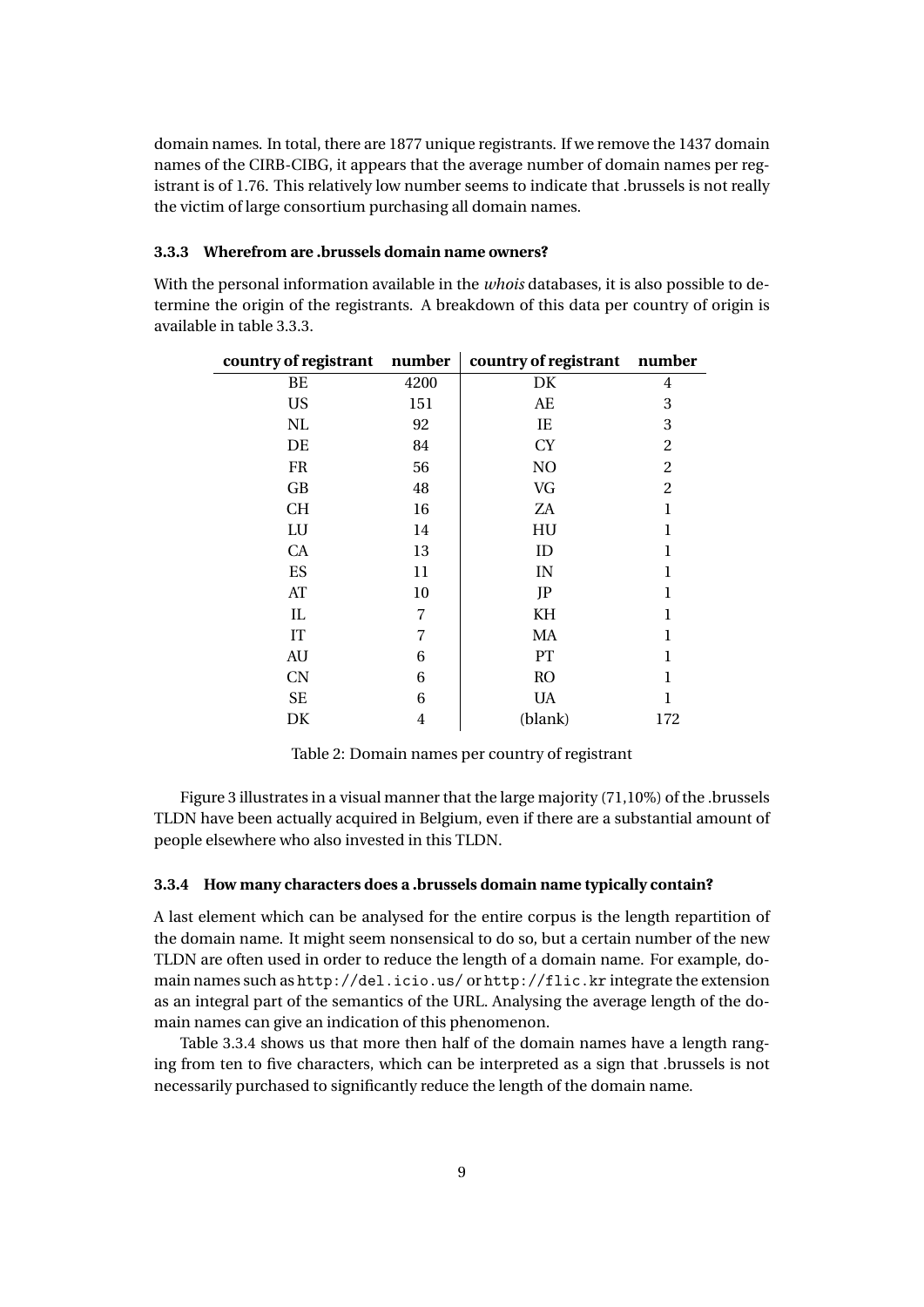

Figure 3: Visualisation of place names from where .brussels TLDN have been acquired

<span id="page-9-0"></span>

| 8<br>596<br>22<br>31<br>585<br>23<br>7<br>25<br>6<br>523<br>24<br>20<br>9<br>471<br>25<br>16<br>10<br>9<br>451<br>26<br>9<br>5<br>414<br>28<br>409<br>4<br>30<br>9<br>$\overline{c}$<br>8<br>11<br>362<br>3<br>356<br>32<br>7<br>12<br>307<br>27<br>6<br>29<br>5<br>13<br>280<br>207<br>33<br>14<br>3<br>190<br>34<br>$\overline{c}$<br>15<br>$\overline{c}$<br>17<br>153<br>35<br>2<br>16<br>140<br>37<br>18<br>105<br>39<br>2<br>31<br>19<br>88<br>1<br>20<br>76<br>36<br>1<br>21<br>48<br>38<br>1 | length | number | length | number |
|------------------------------------------------------------------------------------------------------------------------------------------------------------------------------------------------------------------------------------------------------------------------------------------------------------------------------------------------------------------------------------------------------------------------------------------------------------------------------------------------------|--------|--------|--------|--------|
|                                                                                                                                                                                                                                                                                                                                                                                                                                                                                                      |        |        |        |        |
|                                                                                                                                                                                                                                                                                                                                                                                                                                                                                                      |        |        |        |        |
|                                                                                                                                                                                                                                                                                                                                                                                                                                                                                                      |        |        |        |        |
|                                                                                                                                                                                                                                                                                                                                                                                                                                                                                                      |        |        |        |        |
|                                                                                                                                                                                                                                                                                                                                                                                                                                                                                                      |        |        |        |        |
|                                                                                                                                                                                                                                                                                                                                                                                                                                                                                                      |        |        |        |        |
|                                                                                                                                                                                                                                                                                                                                                                                                                                                                                                      |        |        |        |        |
|                                                                                                                                                                                                                                                                                                                                                                                                                                                                                                      |        |        |        |        |
|                                                                                                                                                                                                                                                                                                                                                                                                                                                                                                      |        |        |        |        |
|                                                                                                                                                                                                                                                                                                                                                                                                                                                                                                      |        |        |        |        |
|                                                                                                                                                                                                                                                                                                                                                                                                                                                                                                      |        |        |        |        |
|                                                                                                                                                                                                                                                                                                                                                                                                                                                                                                      |        |        |        |        |
|                                                                                                                                                                                                                                                                                                                                                                                                                                                                                                      |        |        |        |        |
|                                                                                                                                                                                                                                                                                                                                                                                                                                                                                                      |        |        |        |        |
|                                                                                                                                                                                                                                                                                                                                                                                                                                                                                                      |        |        |        |        |
|                                                                                                                                                                                                                                                                                                                                                                                                                                                                                                      |        |        |        |        |
|                                                                                                                                                                                                                                                                                                                                                                                                                                                                                                      |        |        |        |        |
|                                                                                                                                                                                                                                                                                                                                                                                                                                                                                                      |        |        |        |        |
|                                                                                                                                                                                                                                                                                                                                                                                                                                                                                                      |        |        |        |        |

Table 3: Length repartition of the domain names

# **3.4 Qualitative analysis based on a sample**

In order to gain a more fine-grained understanding of the dataset, we set out to select a sample to be analysed in a manual way. Basing our selection on a 99% confidence score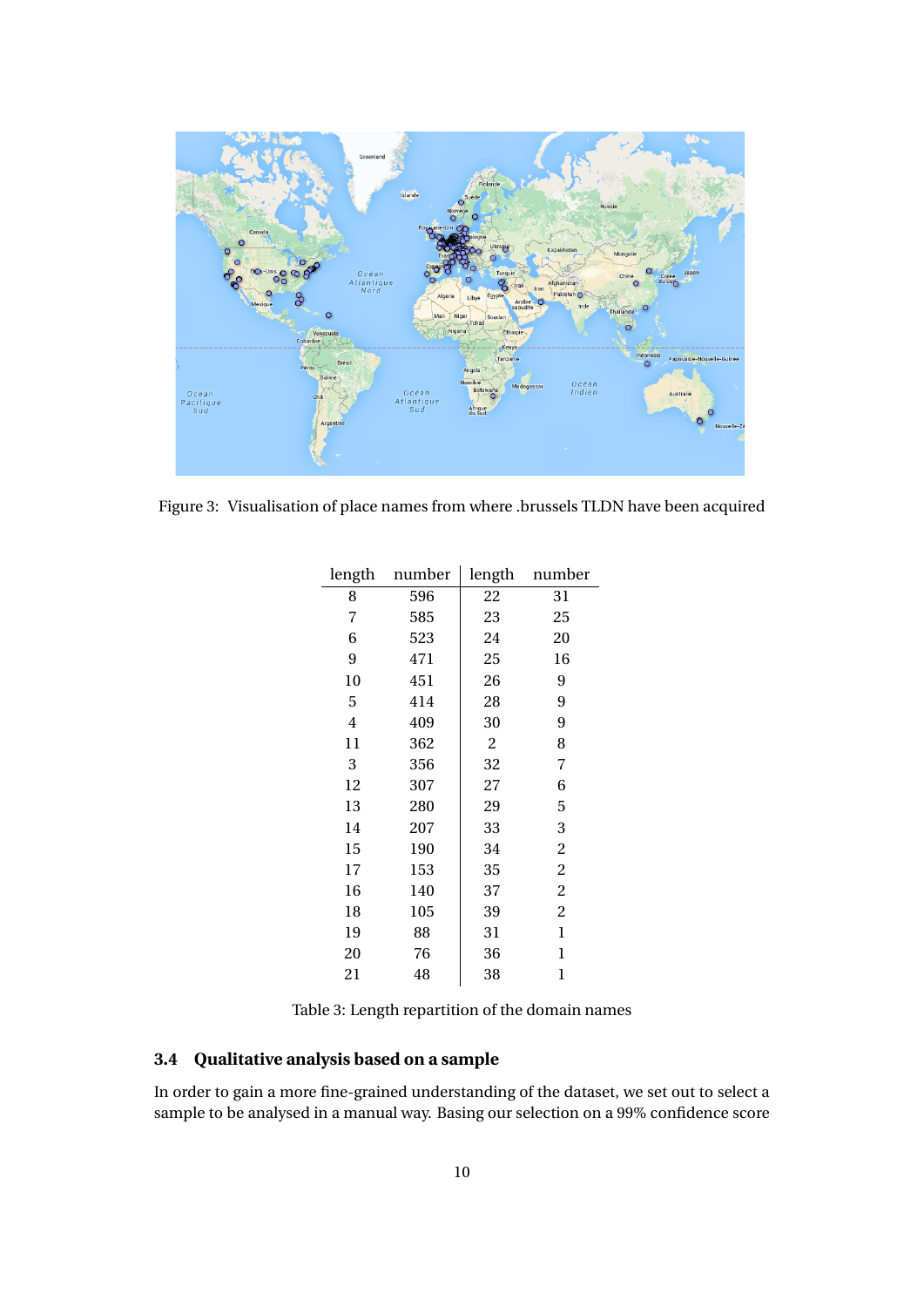and an interval of 5, a sample of 592 domain names was obtained. The selection was carried out randomly, since we feared that variations of the same domain name<sup>[14](#page-10-0)</sup> would prevent proper representativeness. To do so, we created a python script<sup>[15](#page-10-1)</sup> which added all domain names to a list, shuffled the list using the random python library and extracted the first 592 domain names of that list.

Secondly, a set of questions was established in order to guide the analysis. A pragmatic balance had to be found between a sufficient number of questions in order to obtain sufficiently detailed results, but the number of questions also had to be limited in order to keep the manual analysis feasible. A set of eight questions was identified, for which we obtained the following results:

• **Parked**: Domain parking "refers to the registration of an internet domain name without that domain being associated with any services. This may have been done with a view to reserving the domain name for future development, and to pro-tect against the possibility of cybersquatting".<sup>[16](#page-10-2)</sup> Typically, either a message such as "Under construction" is shown, or advertisements are used to monetise the eyeballs viewing the page.

For our corpus, **25,34%** of the URLs are parked.

• **Speculation**: A so-called *domain name aftermarket* has appeared quite quickly after the uptake of the Web in the 1990s. Just like with real-estate, people invest in domain names with the sole purpose of reselling it at a higher price. A typical example here is <http://photography.brussels>, which is offered for sale at the price of 9.99\$. We only considered a domain name to fall into this category if the Web page explicitly mentioned the domain name is for sale. Some investors in domain names might decided not to put a specific message online and use other marketing methods to sell the domain name, or just simply wish to wait and see how the market evolves. These approaches are therefore not represented in our results and the figure should therefore be considered as a minimal percentage.

For our corpus, **2,87%** of the domain names are offered in an explicit manner for sale.

- **Language**: Identification of the language used on the Website. The following languages are represented in our corpus:
	- **–** Multilingual: 159
	- **–** French: 29
	- **–** English: 23
	- **–** Dutch: 19
	- **–** German: 2
	- **–** Japanese: 1
	- **–** Spanish: 1

<span id="page-10-0"></span> $^{14}$ E.g. <fullglassrailing.brussels>, <full-glassrailing.brussels> and [full-glass-railing.](full-glass-railing.brussels) [brussels](full-glass-railing.brussels).

<span id="page-10-1"></span><sup>15</sup>Available at <http://howhotis.brussels>.

<span id="page-10-2"></span><sup>16</sup>[https://en.wikipedia.org/wiki/Domain\\_parking](https://en.wikipedia.org/wiki/Domain_parking)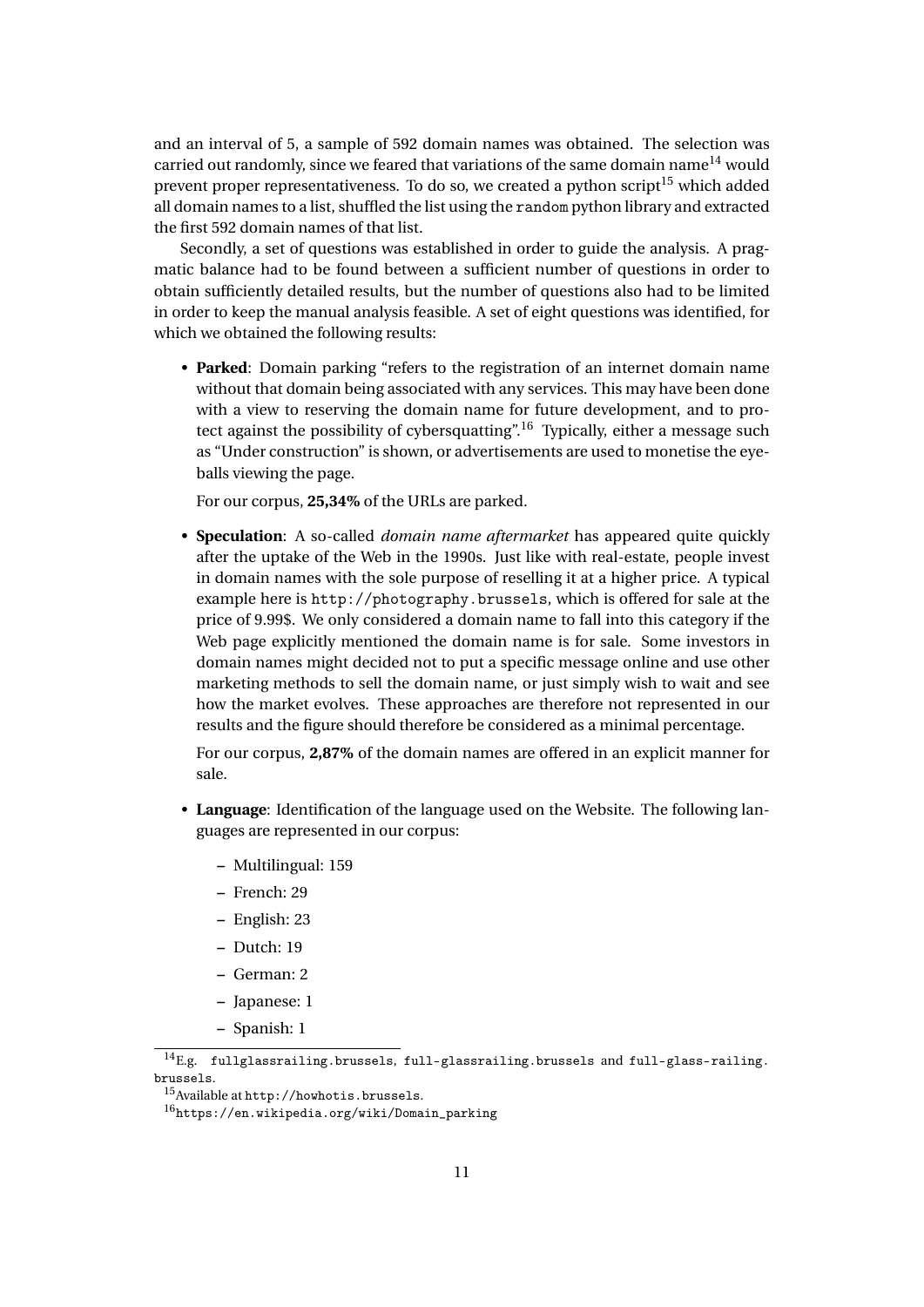It comes as no surprise that the majority of websites is offered in more than one language, since the multicultural and -lingual aspect of Brussels. However, it is to be noted that there are more websites in French than in English or Dutch.

• **Redirection**: This happens when a Webpage has no content of itself, but just forwards you to another URL. This is the case with the example of [http://art](http://art-nouveau.brussels)[nouveau.brussels](http://art-nouveau.brussels), which redirects the user to <http://patrimonium.brussels>. Redirection is mainly used to lower the impact of synonymy and alternate spellings upon users by offering them multiple entry points.

For our corpus, **27,20%** of the domain names are redirected towards another URL.

- **Sector**: Identification of the sector of activity of the Webpage. By analysing in an iterative way the content of the websites, a list of the most prominent sectors of activity has been identified. In the case a certain subcategory of an activity is prominent in its own right, a class of its own was created, which happened in the case of culture, tourism, transport (or even politics) which can be considered as a subactivity of services.
	- **– Services (51,28%)**: more than half of the websites offer services, including hotel and catering trade, education and medical services for example.
	- **– Commerce (18,38%)**: almost one fifth offers products for sale.
	- **– Culture (11,54%)**: more than a tenth of the websites promote cultural activities.
	- **– Transport (10,68%)**: this might seem surprising, but it is mainly due to the high number of domain names bought by the STIB.
	- **– Tourism (3,84%)**: websites promoting tourist events within Brussels.
	- **– Personal websites (2,14%)**: personal websites of individuals, representing their work or hobby activities.
	- **– Politics (2,14%)**: websites to promote political parties or individuals.
- **Public**: **18,58%** of the domain names are explicitly associated with a public service.
- **Brussels**: **28,21%** of the content of the websites is directly or indirectly associated with the city or the region of Brussels.

Table [4](#page-11-0) gives some examples are given of how these questions have been used to analyse the sample corpus.

| URL             | Parked | <b>Speculation</b> | Language | Redirection | <b>Sector</b>   | <b>Public</b> | Bxl |
|-----------------|--------|--------------------|----------|-------------|-----------------|---------------|-----|
| 87 seconds      | No     | No                 | Multi    | Yes         | <b>Services</b> | Nο            | Yes |
| photography     | No     | Yes                | EN       | No          | <b>Services</b> | Nο            | No  |
| architects      | No     | No                 | Multi    | No          | <b>Services</b> | Nο            | Yes |
| <b>bdebaets</b> | No     | No                 | No info  | No          | <b>Politics</b> | Nο            | Yes |
| art-nouveau     | No     | No                 | Multi    | Yes         | Culture         | Yes           | Yes |

<span id="page-11-0"></span>Table 4: Some examples of the domain names from the sample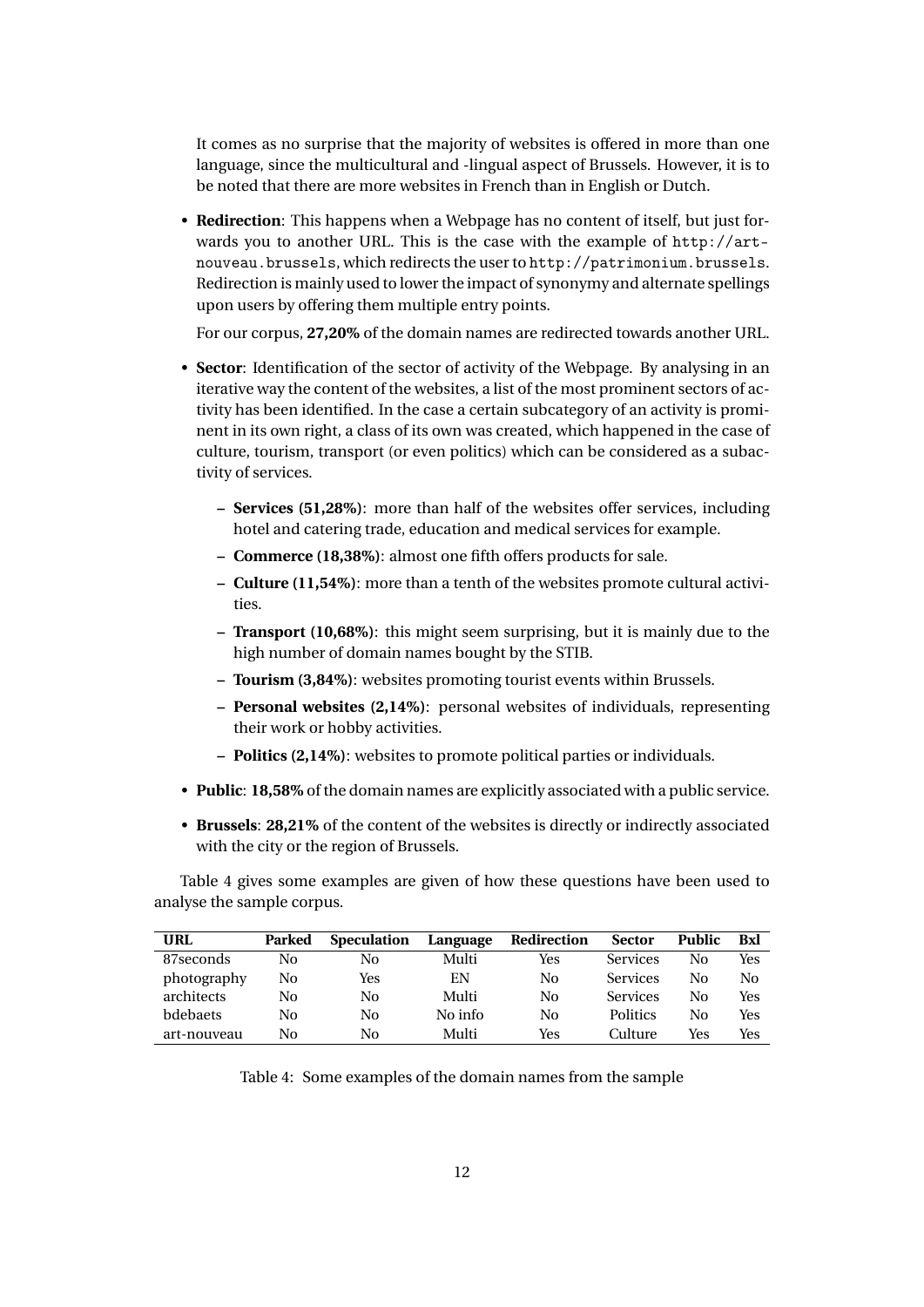# **4 Discussion**

Let us come back to our initial question: how hot is .brussels in fact? Recent articles in the press have clearly given a negative answer to the question. The Libre Belgique headed "Limited success for the .brussels domain name" and the city journal Bruzz "The .brussels domain name still no success".[17](#page-12-0) DNS Belgium expressed at the launch of .brussels estimates of selling over a period of 5 to 10 years 50.000 domain names. The current uptake (= 4.634 registrations in 2015) remains below those expectations.

Within this article, we would like to turn the interpretation of the pure figures 180 degrees around and develop a less commercial view on the *hotness* of .brussels. One of the key outcomes of this article is that the .brussels domain name remains very much a niche player. However, as citizens of the Internet and lovers of Brussels, is this actually a bad thing? Within the press, the interpretation of the limited uptake of .brussels is interpreted as a failure, by using the unique point of view of DNS Belgium, the seller of the new domain names. However, we should realise that one can interpret the uptake of .brussels from different angles.

In order to make a case for our argument, let us refer to the metaphor of the real estate industry. If there are only few transactions in a certain part of a city, real estate professionals will most certainly deplore the lack of activity and regret that there's no massive arrival of buyers, who more often than not are short term speculators. Individual families who buy for example a historic house and put effort into its renovation and contribute in the long term to the development of rich community and neighbourhood life, don't represent that many transactions and do not necessarily have a big impact on the global statistics of the real-estate industry. However, from a city planning and long term perspective, these little individual investments can over time develop into small hubs which contribute significantly to the quality of life in a neighbourhood.

In this sense, we would like to turn the negative arguments in the press, which only focus on the economical impact of the lagging domain name sells for DNS Belgium, to the value of .brussels as a niche player which has not fallen prey to speculation. Even if less .brussels domain names have been acquired than expected, it is interesting to try to discover tendencies in who decided to either put up a new Website or relocate an existing one under the .brussels. The last section gave an overview of the results for a limited set of questions we asked both the entire corpus of registered domain names with the new TLDN .brussels by using computational methods and a sample set, allowing us to delve a bit deeper with manual analyses.

A relatively large portion of the domain names tends to be "public service"-oriented, and consists mainly of police zones, postal codes or names of municipalities or names of government branches. Specific players active as investors have definitively acquired to some extend .brussels domain names, but a large portion consiists of Belgian private citizens. If we remove the 1.437 domain names of the CIRB-CIBG, it appears that the average number of domain names per registrant is of 1.76. This relatively low number seems to indicate that .brussels is not really the victim of large consortium purchasing in bulk domain names. This tendency is also reflected in the fact that 71,10 % of the .brussels domain names have been registered by persons or organisations based in Belgium.

<span id="page-12-0"></span><sup>17</sup>See [http://www.lalibre.be/regions/bruxelles/succes-mitige-pour-le-nom-de-domaine](http://www.lalibre.be/regions/bruxelles/succes-mitige-pour-le-nom-de-domaine-brussels-57507f5735708ea2d6189236)[brussels-57507f5735708ea2d6189236](http://www.lalibre.be/regions/bruxelles/succes-mitige-pour-le-nom-de-domaine-brussels-57507f5735708ea2d6189236) and [http://www.bruzz.be/nl/actua/domeinnaam](http://www.bruzz.be/nl/actua/domeinnaam-brussels-nog-geen-succes)[brussels-nog-geen-succes](http://www.bruzz.be/nl/actua/domeinnaam-brussels-nog-geen-succes).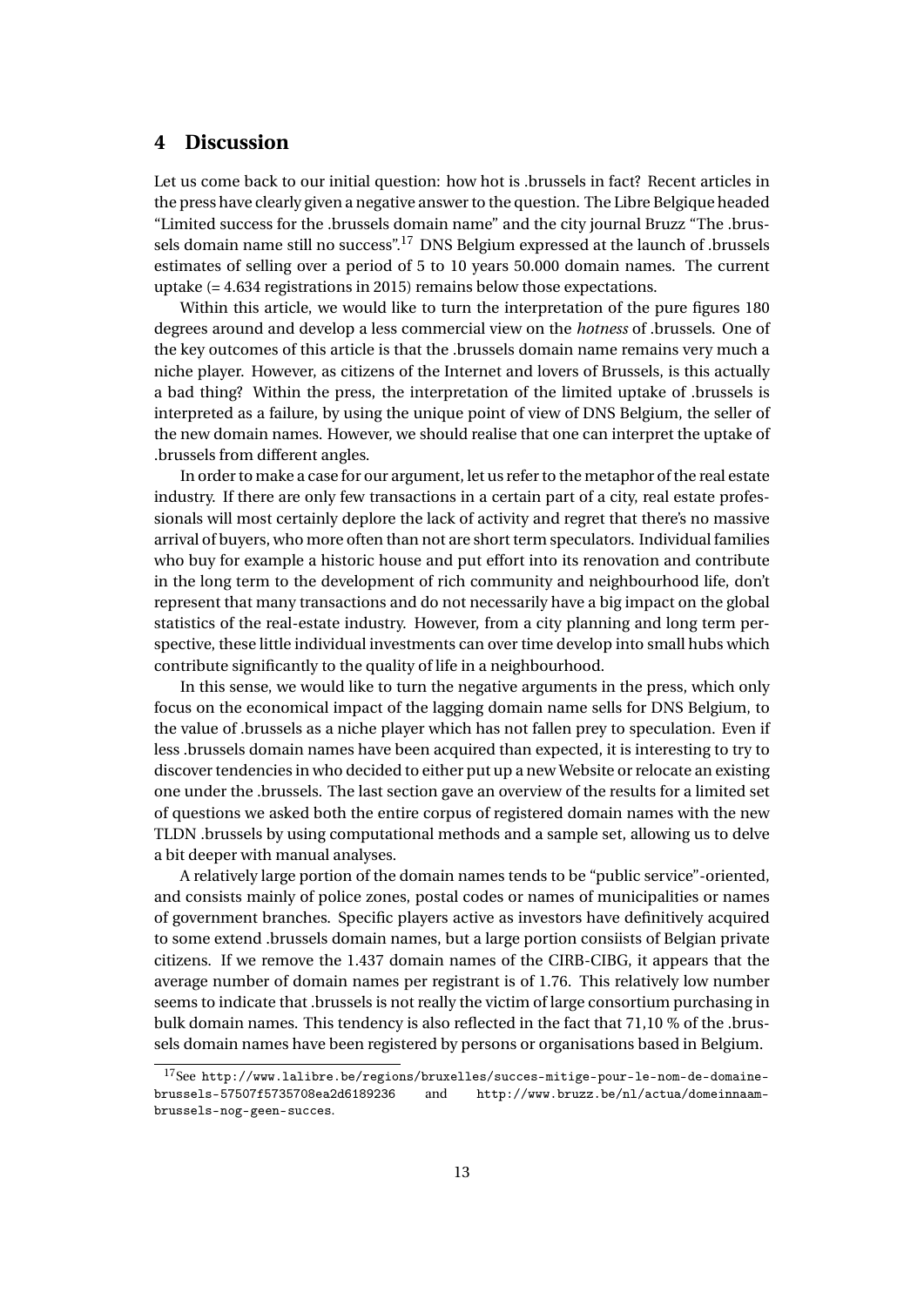As Thierry Brunfaut, director of the marketing campaign of be.Brussels, mentions on the project website, "logos, however pretty, are no longer sufficient to build a brand. What makes brands vibrant and strong is their capacity to engage users and build strong connections"[18](#page-13-7). This is a strong case of how the .brussels TLDN has been used to complement and boost a traditional visual marketing identity. There is an important interaction between the design and marketing of a website, and how .brussels is being operationalised. For example, <http://urbanisme.brussels> is for the moment being redirected towards <http://urbanisme.irisnet.be>, but the graphic identity of this website already refers to the .brussels which implies that a future move is in the making. As the owner of a bed & breakfast place who has bought about 20 domain names mentioned in an interview: ".be and .com don't mean anything, whereas the usage of .brussels is immediately tied to the city". One could consider .brussels as a valuable extra layer of metadata which makes it clear to the end-user that the website is related to the city or region of Brussels. Not only city marketing but also activism immediately linked to the territory of Brussels, such as for example <http://mortsdelarue.brussels/> illustrate the power of the .brussels to make the link with the city explicit in the domain name.

We can therefore end with a positive message: the amount of Starbucks and H&M shops have remained limited, leaving sufficient room for small and local players with a clear connection to Brussels to acquire a domain name with strong semantics. This is good news both for the responsable of the Website as well as for the end-user. However, this does not mean that the uptake of .brussels should not significantly increase over the years. When interviewing owners of a .brussels, the recurring comment was that endusers are often not aware of the existence of .brussels and even think there is an error in the URL when confronted the first time with an URL ending on .brussels. Promotion and evangelisation should therefore certainly take place over the next years, but we think it is a good thing that the uptake happens in a slow and organic manner instead of being confronted with a *run* on large numbers of domain names, which would just reflect speculative behaviour.

## **References**

<span id="page-13-3"></span>Aitchison, R. (2011). *Pro DNS and BIND 10*. Apress, Berkeley, CA, 1. aufl. edition.

- <span id="page-13-5"></span>Crédou, M. (2016). Interview Afnic (Association française pour le nommage Internet en coopération).
- <span id="page-13-0"></span>De Wilde, M. (2015). *From Information Extraction to Knowledge Discovery: Semantic Enrichment of Multilingual Content with Linked Open Data*. PhD thesis, Université libre de Bruxelles.
- <span id="page-13-1"></span>Frege, G. (1960). On Sense and Reference. In Geach, P. and Black, M., editors, *Translations from the Philosophical Writings of Gottlob Frege*, pages 56–78. Blackwell, Oxford, 2nd edition.
- <span id="page-13-6"></span>ICANN (2012). New gTLD Reveal Day - Applied-for Strings.
- <span id="page-13-4"></span>Klein, H. (2002). ICANN and Internet Governance: Leveraging Technical Coordination to Realize Global Public Policy. *The Information Society*, 18(3):193–207.
- <span id="page-13-2"></span>Mueller, M. L. (2004). *Ruling the Root: Internet Governance and the Taming of Cyberspace*, volume 1. The MIT Press.

<span id="page-13-7"></span><sup>18</sup>See the description of the marketing campaign on [https://basedesign.com/case-study/be](https://basedesign.com/case-study/be-brussels)[brussels](https://basedesign.com/case-study/be-brussels).